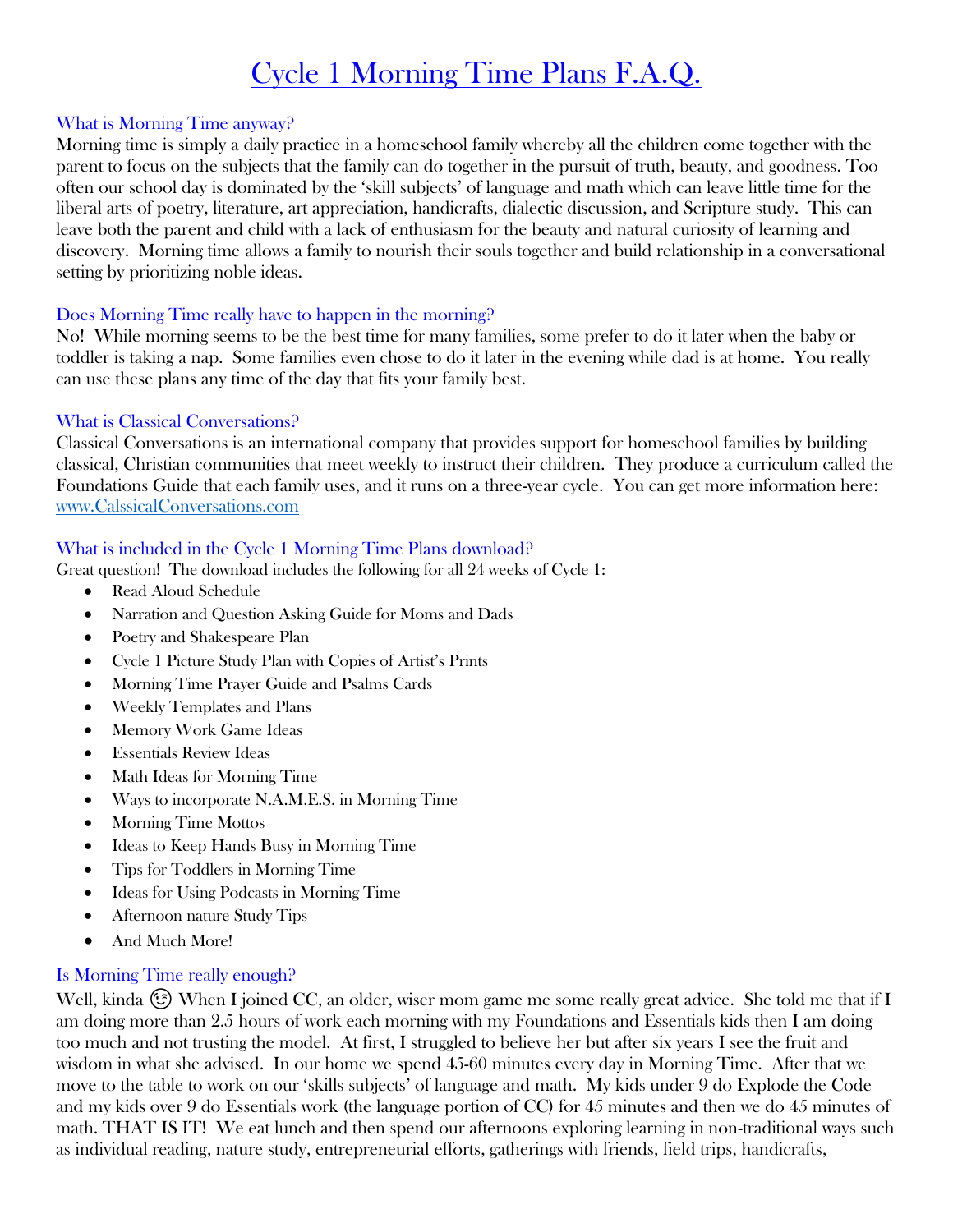spending time with grandparents, etc. Of course, my older kids in Challenge do more school work in the afternoons but for kids under 12, I strongly recommend that you trust the model and do not more than 2.5 hours a day. Remember, you are in this for the long haul, it is a marathon not a sprint so don't burn out too early!

### What is a Morning Time Binder?

It is simply a 3-ring binder where you store your weekly plans, math game ideas, memory work review game ideas, poems, artist prints, etc…

#### What is a Morning Time basket?

The Morning Time basket holds all your read aloud books, game materials such as cards dice, Morning Time Binder, Bible, etc…

### How much prep time is required for the parent using your Morning Time Plans?

Your biggest investment of preparation will be setting up your binder and basket. It will take you an hour or so to print out everything you need for the binder and order the necessary books – which could also be checked out at the library. Once you have set up the binder and basket, it really does not take more than 5-10 minutes each week to look over the plans for that week and decide if any adjustments need to be made. Oh, and you will need a couple minutes to make a yummy cup or tea or coffee to enjoy while you feast on living ideas with your kids each morning!

## What age are these Morning Time plans designed for?

The concept of Morning Time is vastly popular among homeschoolers because it is designed specifically for a multi-age family. The books and activities in these Morning Time Plans are designed with kids ages 4-15 in mind however they can sure be used for older or younger!

### Do I have to be in a Classical Conversations community to use them?

No, not at all. While they do compliment the Foundations Guide, you really don't even need that to make use of the resources. Cycle 1 focuses on Ancient History, Cycle 2 focuses on the Middle Ages and Cycle 3 focuses Modern & American History.

### Do these work with the new Foundations Guide?

Yes, these plans were written with the  $5<sup>th</sup>$  edition in mind but it will still work fine with older versions of the Foundation Guide.

### What is included with the plans and what do I need to purchase separately?

The PDF download contains not only the weekly plans for Morning Time but also the artist prints, poems, narrations questions, math games, memory work review games, prayer cards, and much more! The only things you will need to purchase separately will be the books designed to be read aloud, a deck of cards and some dice for the games. All recommended books are available at Amazon and are very reasonably priced and in print.

### Do I need one copy for each of my children?

No, you only need one copy of the ebook to put in your Morning Time Binder. Since the focus of Morning Time is to build a shared culture within your family as you feast on noble ideas together, there are no individual worksheets to make copies of. The only thing you may want multiple copies of are the artist prints as it is much easier to do an oral picture study when each child has their own copy.

## Do I use the 'Quarter-at-a-glance' weekly plans or the fill-in-the-blank Weekly Template?

Well, that depends on how detailed of a person you are. For the Type-A homeschool parents who like to plan out every detail, you will want to print out 24 weekly plan templates and you can fill in the blanks as you plan out your morning time. For those of you who are a little less detailed, you will find the quarterly weekly plans to be sufficient and you will just spontaneously decide which review games, nature study ideas, and memory work to do each morning.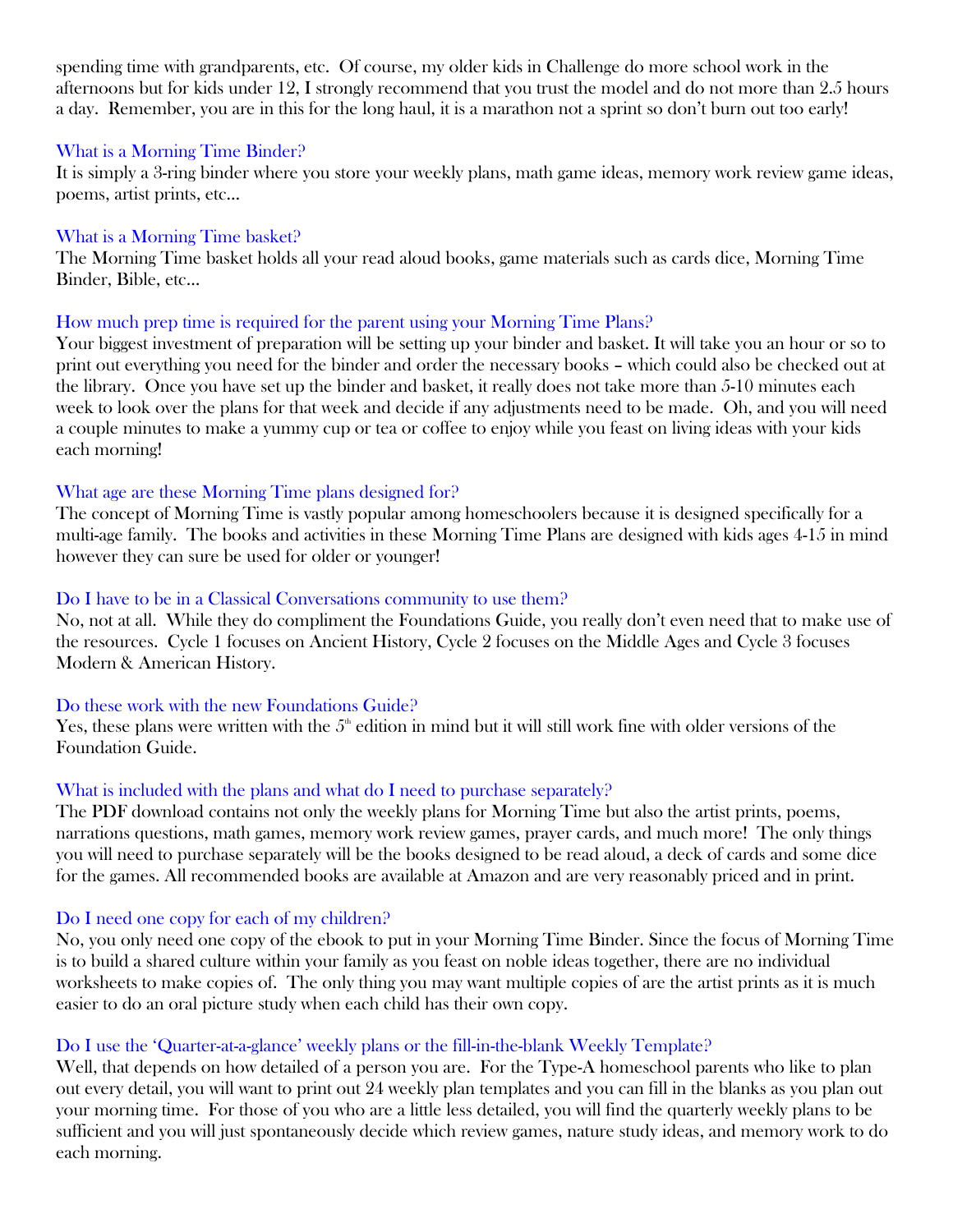### Can I use these plans with another family in a co-op style?

Yes, these plans would work great in a multi-family setting! One parent could plan the picture and poetry study while the other could plan the faith study and read-aloud discussions. The possibilities are endless! We do ask that each family purchase their own download for copywrite reasons.

## What do I do with my toddlers while I am doing Morning Time with my older children?

Now that is a good question! My youngest 6 children were born within 7 years (and I had two older kids already whom I was trying to consistently homeschool during that season) so I know all about homeschooling with babies and toddlers underfoot! I will say that lack of consistent obedience and habit training will quickly sabotage your plans for a peaceful and rich Morning Time with your older children. Some parents choose to do a later Morning Time when the littlest are down for a nap, which can be very helpful. However, investing in your child training so that your toddler can learn the habits of obedience and self-control will produce fruit that will bless you and your family in countless ways.

I speak from experience, it is entirely possible for your toddler to learn the self-control to sit quietly (with a snack and some quiet toys) for 45 minutes to an hour while you enjoy Morning Time with your children. There is no secret trick or magic method that will accomplish this, just good old-fashioned discipline and consistency.  $M_y$ biggest piece of advice it to train towards this behavior long before you need it. If you plan to begin Morning Time with your kids on August  $1^*$ , then your toddler training program should begin July  $1^*$ . Start small with 5-10 minute increments. Choose a place with clear boundaries such as a rug on the floor, a large arm chair, a play pen, or a highchair for children over a year old. For infants under a year old, I would have them sit on my lap or in a booster seat (with a seat belt preferably) and consider it 'lap training'. Explain to the child that you want them to play quietly and after 5-10 minutes, they will be given their snack. Make sure you are setting aside all distractions so that you can focus on your child's training exclusively. Explain clearly where you want them to sit and set a timer that they can see for the amount of time you expect them to sit still and play with their quiet toy or book. When the timer goes off, praise them excitedly and reward them with their snack. If they choose to be loud or refuse to stay in the place you have asked them, give them a verbal reproof and explain what you expect again. After you are confident they understand what is expected, if they choose to disobey or refuse to practice the habit of self-control, you can give a small flick on the hand or even a light swat with a rod. Now I know some families may be against all forms of physical discipline. While it will be much harder to instill the habits of obedience and self-control, it is still possible to train towards that end without physical consequences. After they are consistent at 10 minutes of self-control, slowly raise it by increments of 5 until you have reached a full hour. In our family we also used times of watching a movie, extended meal times, and family worship to train the habit of sitting still. I promise, as hard as it may be to believe, it is possible for your baby or toddler to sit still in an area designated by you and quietly play for up to an hour. In more extreme cases, you can even bring a car seat into the living room and buckle your child into it and use that to train self-control. Of course, the goal is that your child would learn to exercise internal restraint towards self-control but until they can be governed by internal restraint, a car seat can provide external restraint. Once you have trained towards this end, you will reap the benefits when you are at church, the doctor's office, or anywhere else you need your little one to be still! When I had multiple toddlers to manage during our Morning Time I would set up a few 'quiet spaces' in your living room and use them as stations. For example, I would have a play pen, a high chair and an arm chair and train each toddler to entertain themselves contentedly for 20- 30 minutes at each. Then I would rotate through the stations to give the children some variety. I know the initial investment of training is a lot of hard work, but the payoff is huge and so worth the effort because it allowed me focused time with the older children. It truly is not just a gift to the toddler to train them in self-control and obedience, but a gift of love towards the other children as well as they benefit from the peace it brings to the home. Please consider Charlotte Mason's words on this issue, read each word very carefully and let it sink in if you want to experience 'smooth and easy days' in your home…